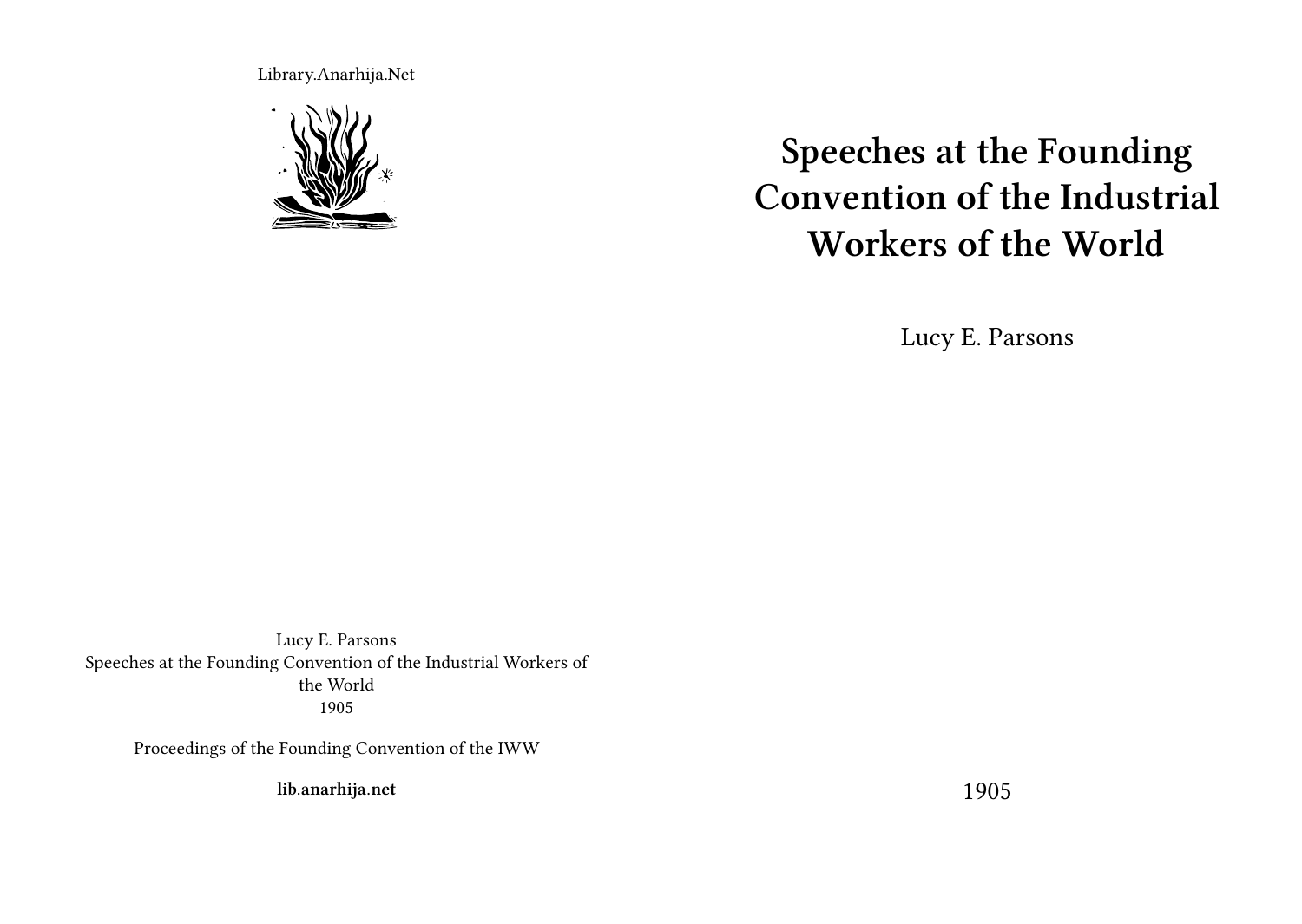## **Contents**

|                            |  |  |  |  |  |  |  |  |  | -3 |
|----------------------------|--|--|--|--|--|--|--|--|--|----|
| Afternoon Session, June 29 |  |  |  |  |  |  |  |  |  |    |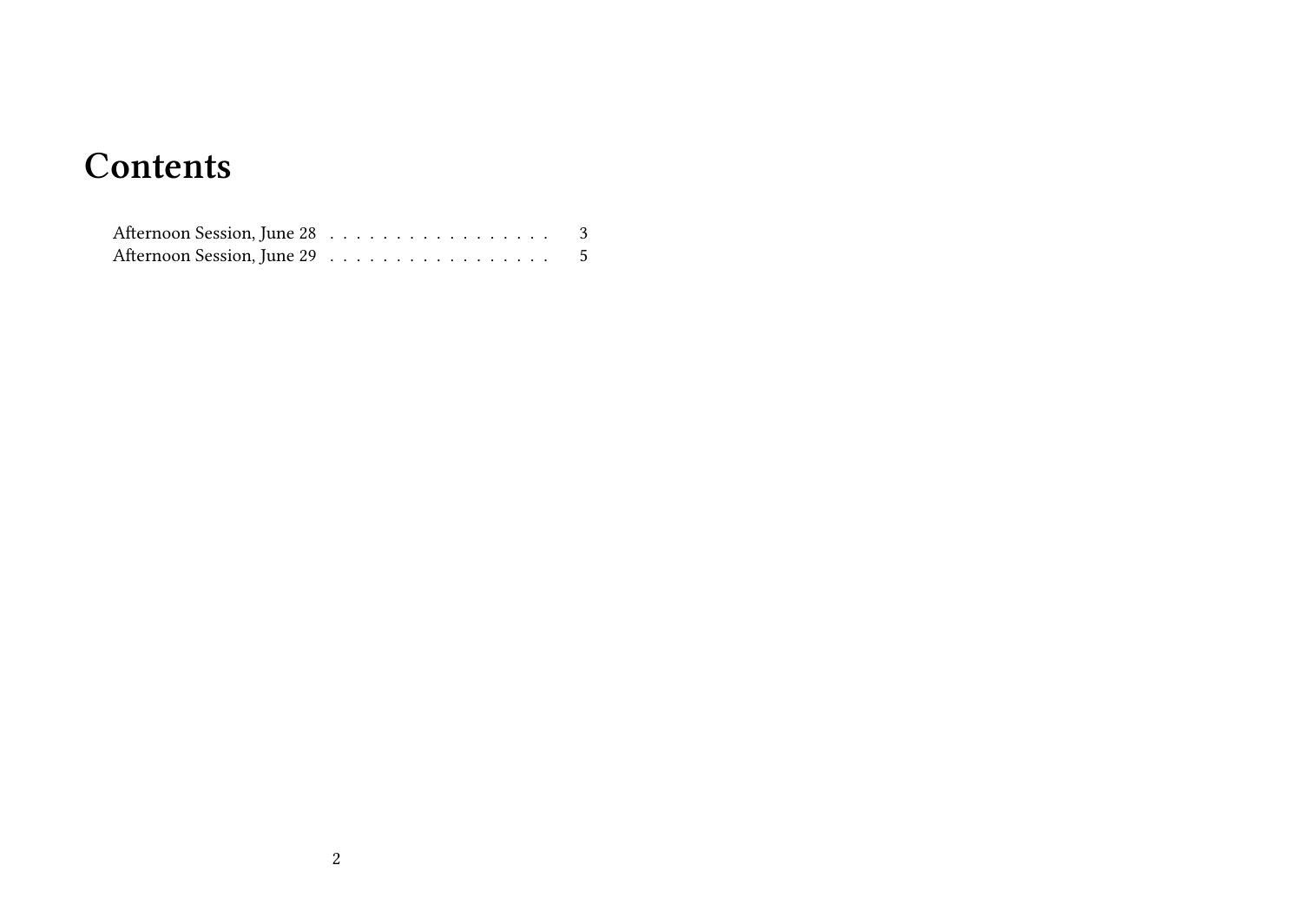## **Afternoon Session, June 28**

A great deal has been said here about the number of votes that the different delegates carry around in their pockets. I am not here for the purpose of raising a note of inharmony or disunion among these delegates. I am simply here in the interest of truth as I see it. Now, this idea of mere force of numbers sounds too much to me like "Might makes Right." Mere force of numbers never made a right on Earth, and, thanks to justice, never can. What is right, what is just and justice, is simply the result of the best minds of all the ages. Whatever right we have in society is simply a heritage handed down to us by those who had only disinterested motives.

Now, I am one of those who entered my name as an individual delegate. I had to do so because I had to subscribe to the technicality of the clause that has been read by the delegate before the last. I entered myself as an individual delegate, but let me assure you that I for one had no such idea of entering my name as an individual delegate. Now a great many of you represent your unions, and I certainly do believe in organized labor or I would not be here; organization of a purely economic nature. I entered my name believing that I did not represent a mere body that met within the four walls of any hall, but that I represent that great body that has its face to the foremost ends of the Earth. Now, I entered my name here, and I think others did, because we had eyes to see the misery, we had ears to hear the cry of the downcast and miserable of the Earth, we had a heart that was sympathetic, and we believed that we could come here and raise our voice and mingle it with yours in the interest of humanity.

So that is the great audience I represent. I represent those people, those little children who, after my twenty-five years' residence in Chicago, I know are in the factories. I entered here as a delegate to represent that great mass of outraged humanity, my sisters whom I can see in the night when I go out in Chicago, who are young and fair and beautiful, but who are compelled to sell the holy name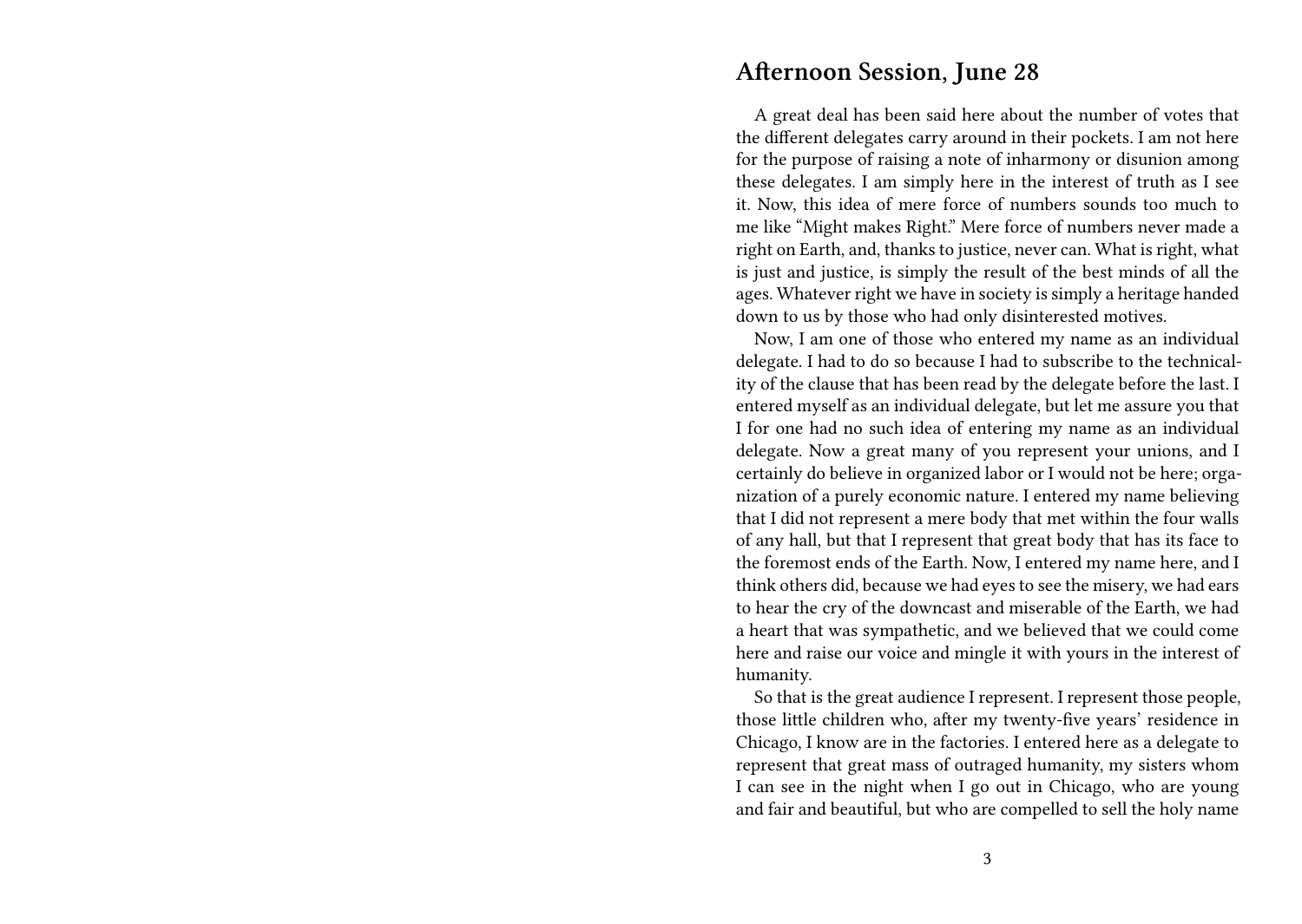of womanhood for a night's lodging. I am here to raise my voice with them, and ask you to put forth from this organization a declaration of principles and a constitution that shall give them hope in the future, that they shall be enrolled under the banner of this organization.

Had I simply come here to represent myself, I might as well have remained at home and not taken up the time of your deliberative body. Let me say to you—I will take but a few moments of your time—that it matters not to me personally what you shall finally decide. I am perfectly willing to leave my case in the hands of this convention as to whether I and the rest of the individual delegates shall be admitted. I wish simply to say to you, Godspeed you in your effort, and that there might come some good at least from your organization.

I wish to state in conclusion that some of the delegates seem to lay some capital up, or put some stress upon, what some delegate or some people here have lost in the interest of labor. Let me say to you that I think that is the last stock in trade that any delegate should talk about in this hall. It matters not if there is a man in this hall who has lost a limb in the interest of labor—he has not lived in vain. If there are some here who have lost their liberty temporarily in the interest in labor, they have not spent their time in vain. And if there are some who have lost their dearest gift of all, life, in the interest of labor, that cause is justified and their lives have not been sacrificed in vain.

And so let me say to you brothers and sisters, don't engage in any personalities, but simply remember that we are here as one brotherhood and one sisterhood, as one humanity, with a responsibility to the downtrodden and the oppressed of all humanity, it matters not under what flag or in what country they happened to be born. Let us have that idea of Thomas Paine, that "The world is my country, and mankind are my countrymen."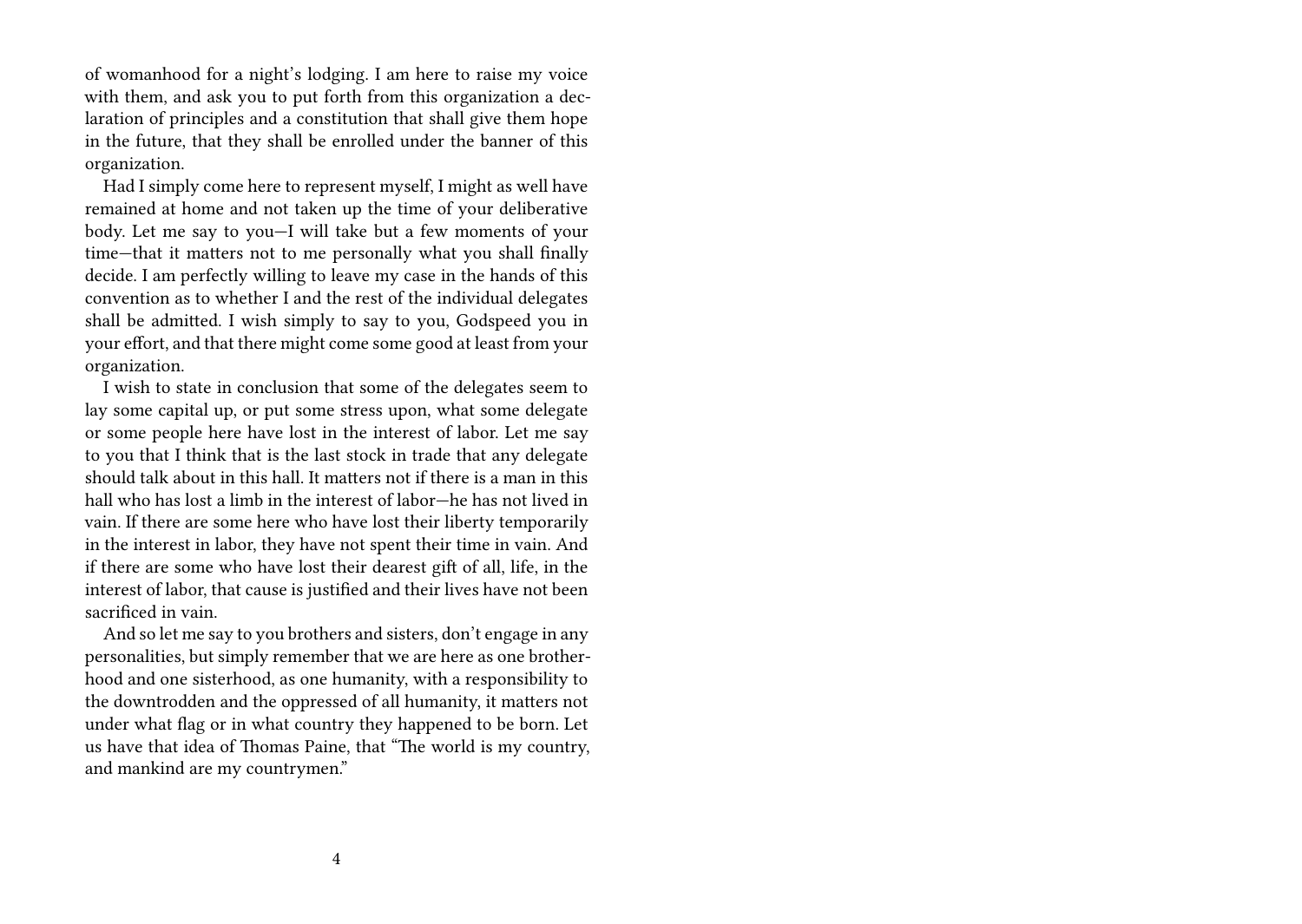a judge, and knew whereof he spoke, and then take out your copybooks and copy the words of Altgeld when he released those who had not been slaughtered at the capitalists' behest, and then take them home and change your minds about what those men were put to death for.

Now, I have taken up your time in this because I simply feel that I have a right as a mother, and as a wife of one of those sacrificed men, to say whatever I can to bring the light to bear upon this conspiracy and to show you the way it was. Now, I thank you for the time that I have taken up of yours. I hope that we will meet again some time, you and I, in some hall where we can meet and organize the wage workers of America, the men and women, so that the children may not go into the factories, nor the women into the factories, unless they go under proper conditions.

I hope even now to live to see the day when the first dawn of the new era will have arisen, when capitalism will be a thing of the past, and the new industrial republic, the commonwealth of labor, shall be in operation. I thank you.

## **Afternoon Session, June 29**

I can assure you that after the intellectual feast that I have enjoyed immensely this afternoon, I feel fortunate to appear before you now in response to your call. I do not wish you to think that I am here to play upon words when I tell you that I stand before you and feel much like a pigmy before intellectual giants, but that is only the fact.

I wish to state to you that I have taken the floor because no other woman has responded, and I feel that it would not be out of place for me to say in my poor way a few words about this movement. We, the women of this country, have no ballot even if we wished to use it, and the only way that we can be represented is to take a man to represent us. You men have made such a mess of it in representing us that we have not much confidence in asking you; and I for one feel very backward in asking the men to represent me. We have no ballot, but we have our labor. I think it is August Bebel, in his Woman in the Past, Present and Future—a book that should be read by every woman that works for wages—Bebel says that men have been slaves throughout all the ages, but that woman's condition has been worse, for she has been the slave of a slave.

There was never a greater truth uttered. We are the slaves of the slaves. We are exploited more ruthlessly than men. Wherever wages are to be reduced the capitalist class use women to reduce them, and if there is anything that you men should do in the future it is to organize the women. And I say that if the women had inaugurated a boycott of the State Street stores since the teamsters' strike, the stores would have surrendered long ago. I do not stand before you to brag. I had no man connected with that strike to make it of interest to me to boycott the stores, but I have not bought one penny's worth there since that strike was inaugurated. I intended to boycott all of them as one individual at least, so it is important to educate the women.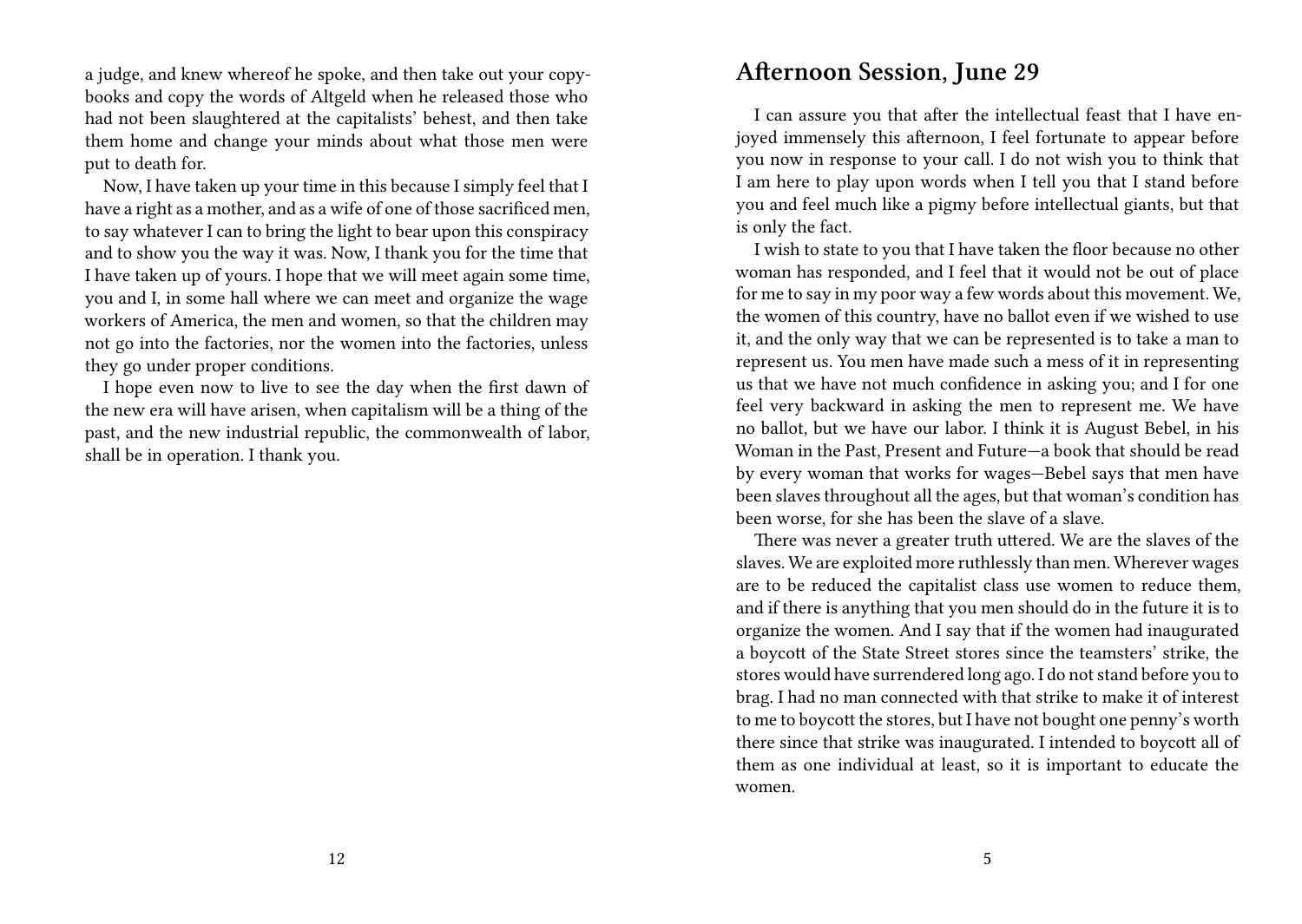Now, I wish to show my sisters here that we fasten the chains of slavery upon our sisters, sometimes unwittingly, when we go down to the department store and look around so cheap. When we come to reflect it simply means the robbery of our sisters, for we know that the things cannot be made for such prices and give women who made them fair wages. I wish to say that I have attended many conventions in the twenty-seven years since I came here to Chicago, a young girl, so full of life and animation and hope. It is to youth that hope comes; it is to age that reflection comes. I have attended conventions from that day to this, of one kind and another, and taken part in them. I have taken part in some in which our Comrade Debs had a part. I was at the organization that he organized in this city some eight or ten years ago. Now, the point I want to make is that these conventions are full of enthusiasm. And that is right; we should sometimes mix sentiment with soberness; it is a part of life.

But when you go out of this hall, when you have laid aside your enthusiasm, then comes the solid work. Are you going out of here with your minds made up that the class which we call ourselves, revolutionary Socialists so-called—that class, is organized to meet organized capital with the millions at its command? It has many weapons to fight us. First, it has money. Then, it has legislative tools. Then, it has armories; and last, it has the gallows. We call ourselves revolutionists. Do you know what the capitalists mean to do to you revolutionists? I simply throw these hints out that you young people may become reflective and know what you have to face at the first, and then it will give you strength. I am not here to cause any discouragement, but simply to encourage you to go on in your grand work.

Now, that is the solid foundation that I hope this organization will be built on; that it may be built not like a house upon the sand, that when the waves of adversity come it may go over into the ocean of oblivion; but that it shall be built upon a strong, granite, hard foundation; a foundation made up of the hearts and aspirations of the men and women of this twentieth century, who have set their it. Possibly he has rendered his account with nature and has passed away. But no human being alive knows who threw it. And yet in the soil of Illinois, the soil that gave a Lincoln to America, the soil in which the great, magnificent Lincoln was buried, in the State that was supposed to be the most liberal in the union, five men sleep the last sleep in Waldheim under a monument that has been raised there because they dared to raise their voices for humanity. I say to any of you who are here and can do so, it is well worth your time to go out there and draw some inspiration around the graves of the first martyrs who fell in the great industrial struggle for liberty on American soil.

I say to you that even within the sound of my voice, only two short blocks from where we meet today, the scaffold was erected on which those five men paid the penalty for daring to raise their voices against the iniquities of the age in which we live.

We are assembled here for the same purpose. And do any of you older men remember the telegrams that were sent out from Chicago while our comrades were not yet even cut down from the cruel gallows?

"Anarchy is dead, and these miscreants have been put out of the way."

Oh, friends, I am sorry that I even had to use that word, "anarchy" just now in your presence, which was not in my mind at the outset.

So if any of you wish to go out there and look at this monument that has been raised by those who believed in their comrades' innocence and sincerity, I will ask you, when you have gone out and looked at the monument, that you will go the reverse side of the monument and there on the reverse side the words of a man, himself the purest and the noblest man who ever sat in the gubernatorial chair of the State of Illinois, John P. Altgeld. On that monument you will read the clause of his message in which he pardoned the men who were lingering then in [prison in] Joliet.

I have nothing more to say. I ask you to read the words of Altgeld, who was at that time the governor, and had been a lawyer and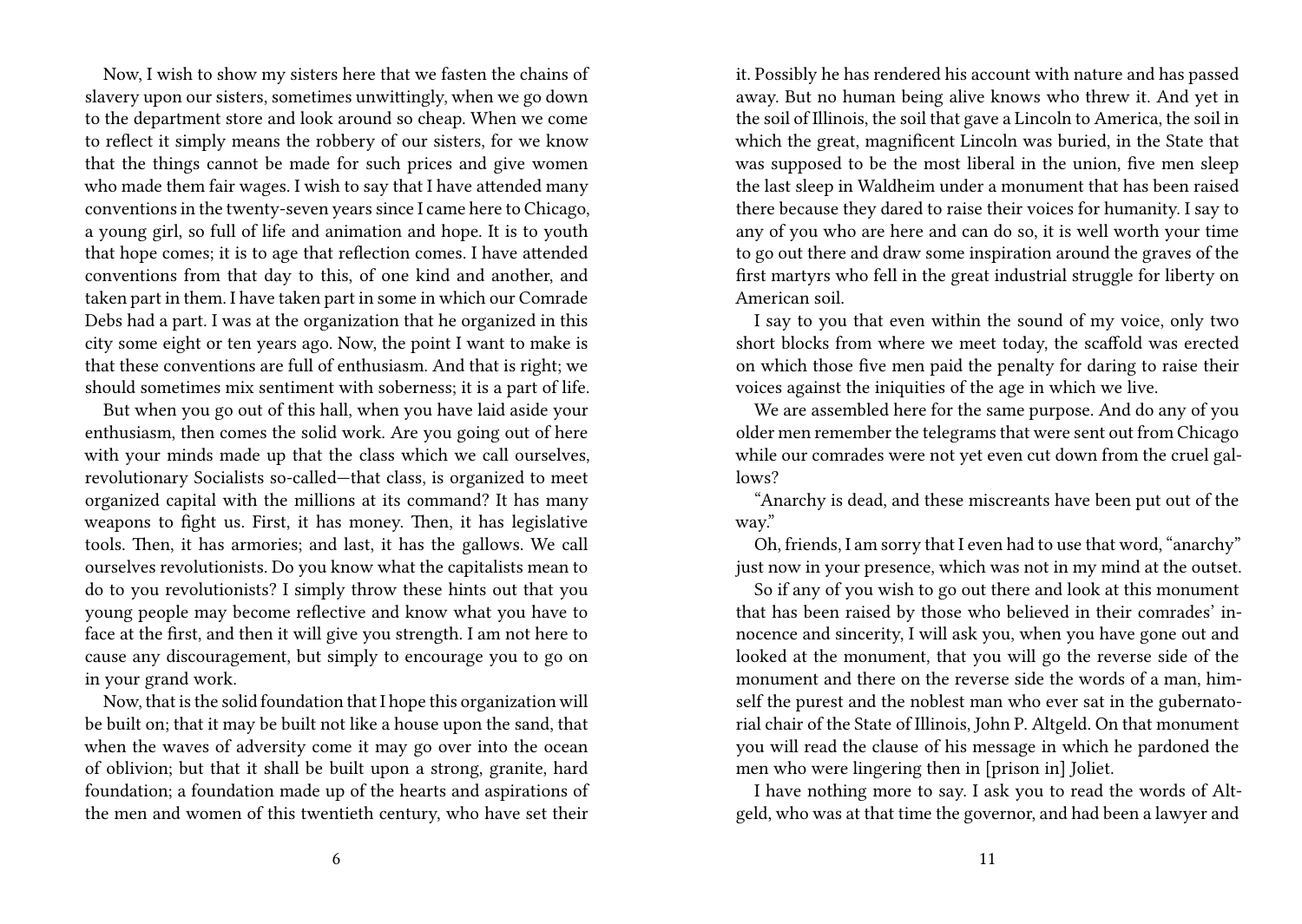the greatest terror to the capitalist class throughout the world—the emblem that has been the terror of all tyrants through all the ages, and there you will see that the red flag has been raised.

According to the *Tribune*, the greatest terror is evinced in Odessa and all through Russia because the red flag has been raised. They know that where the red flag has been raised whoever enroll themselves beneath that flag recognize the universal brotherhood of man; they recognize that the red current that flows through the veins of all humanity is identical, that the ideas of all humanity are identical; that those who raise the red flag, it matters not where, whether on the sunny plains of China, or on the sun-beaten hills of Africa, or on the far-off snow-capped shores of the north, or in Russia or America—that they all belong to the human family and have an identity of interest. That is what they know.

So when we come to decide, let us sink such differences as nationality, religion, politics, and set our eyes eternally and forever towards the rising star of the industrial republic of labor; remembering that we have left the old behind and have set our faces toward the future. There is no power on Earth that can stop men and women who are determined to be free at all hazards. There is no power on Earth so great as the power of intellect. It moves the world and it moves the Earth.

Now, in conclusion, I wish to say to you—and you will excuse me because of what I am going to say and only attribute it to my interest in humanity. I wish to say that nineteen years ago on the fourth of May of this year, I was one of those at a meeting at the Haymarket in this city to protest against eleven workingmen being shot to pieces at a factory in the southeastern part of this city because they had dared to strike for the eight-hour movement that was to be inaugurated in America in 1886.

The Haymarket meeting was called primarily and entirely to protest against the murder of comrades at the McCormick factory. When that meeting was nearing its close someone threw a bomb. No one knows to this day who threw it except the man who threw

minds, their hands, their hearts and their heads against the past with all its miserable poverty, with its wage-slaves, with its children ground into dividends, with its miners away down under the earth and with never the light of sunshine, and with its women selling the holy name of womanhood for a day's board. I hope we understand that this organization has set its face against that iniquity, and that it has set its eyes to the rising star of liberty, that means fraternity, solidarity, the universal brotherhood of man. I hope that while politics have been mentioned here—I am not one of those who, because a man or woman disagrees with me, cannot act with them—I am glad and proud to say I am too broad-minded to say they are a fakir or fool or a fraud because they disagree with me.

My view may be narrow and theirs may be broad; but I do say to those who have intimated politics here as being necessary or a part of this organization, that I do not impute to them dishonesty or impure motives. But as I understand the call for this convention, politics had no place here; it was simply to be an economic organization, and I hope for the good of this organization that when we go away from this hall, and our comrades go some to the west, some to the east, some to the north and some to the south, while some remain in Chicago, and all spread this light over this broad land and carry the message of what this convention has done, that there will be no room for politics at all.

There may be room for politics; I have nothing to say about that; but it is a bread and butter question, an economic issue, upon which the fight must be made. Now, what do we mean when we say revolutionary Socialist? We mean that the land shall belong to the landless, the tools to the toiler, and the products to the producers. Now, let us analyze that for just a moment, before you applaud me. First, the land belongs to the landless. Is there a single land owner in this country who owns his land by the constitutional rights given by the constitution of the United States who will allow you to vote it away from him? I am not such a fool as to believe it. We say, "The tools belong to the toiler." They are owned by the capitalist class. Do you